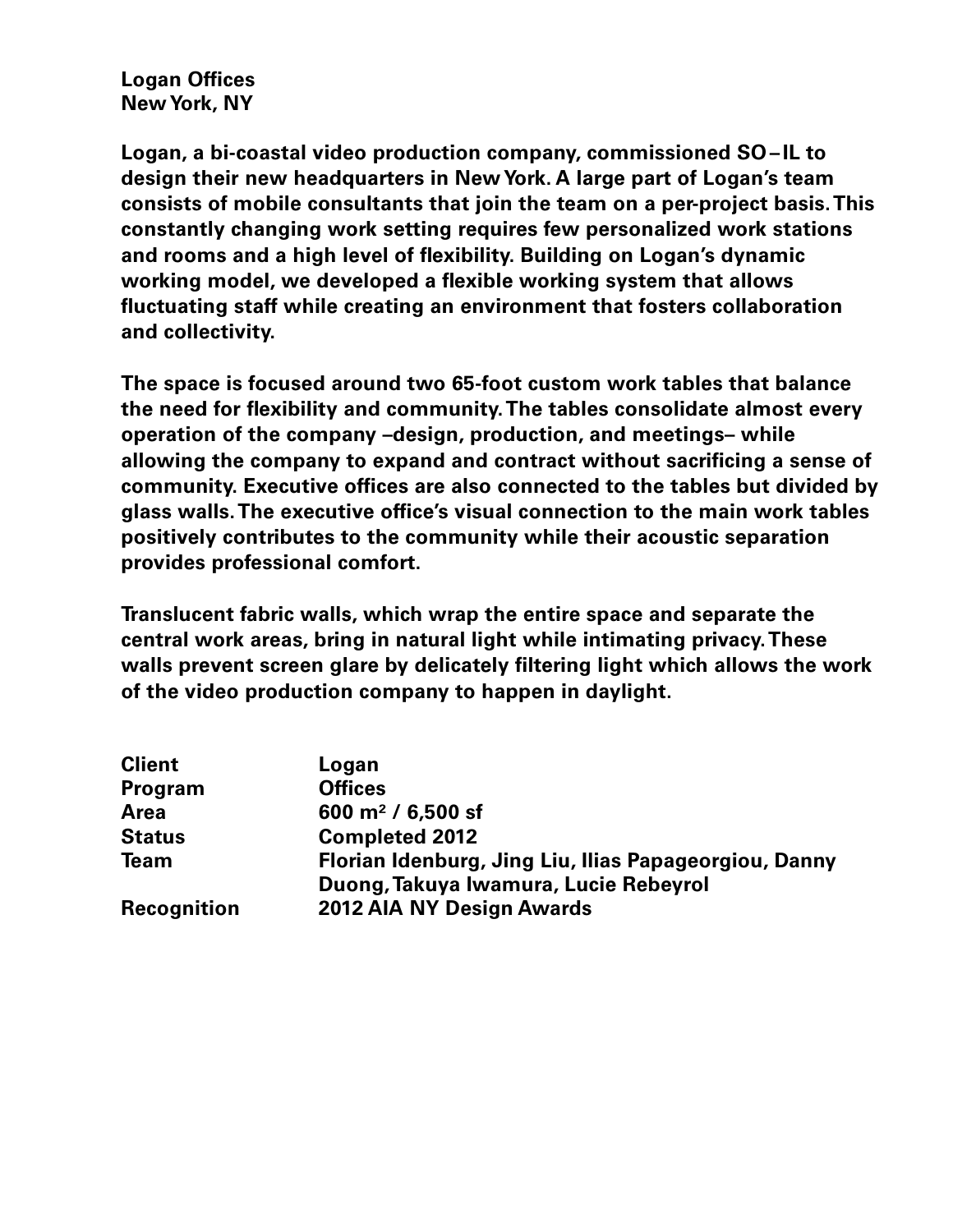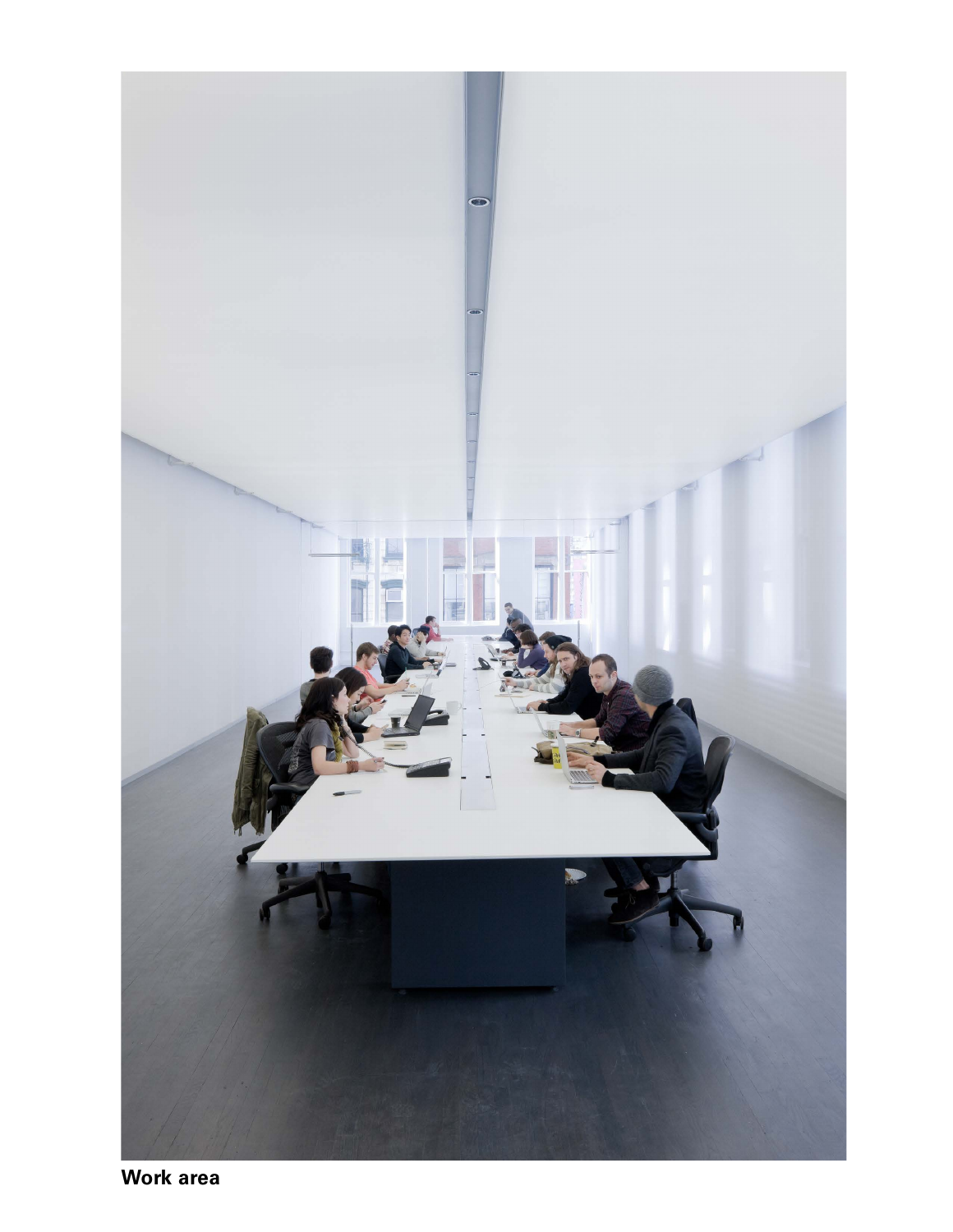

## **Work area**

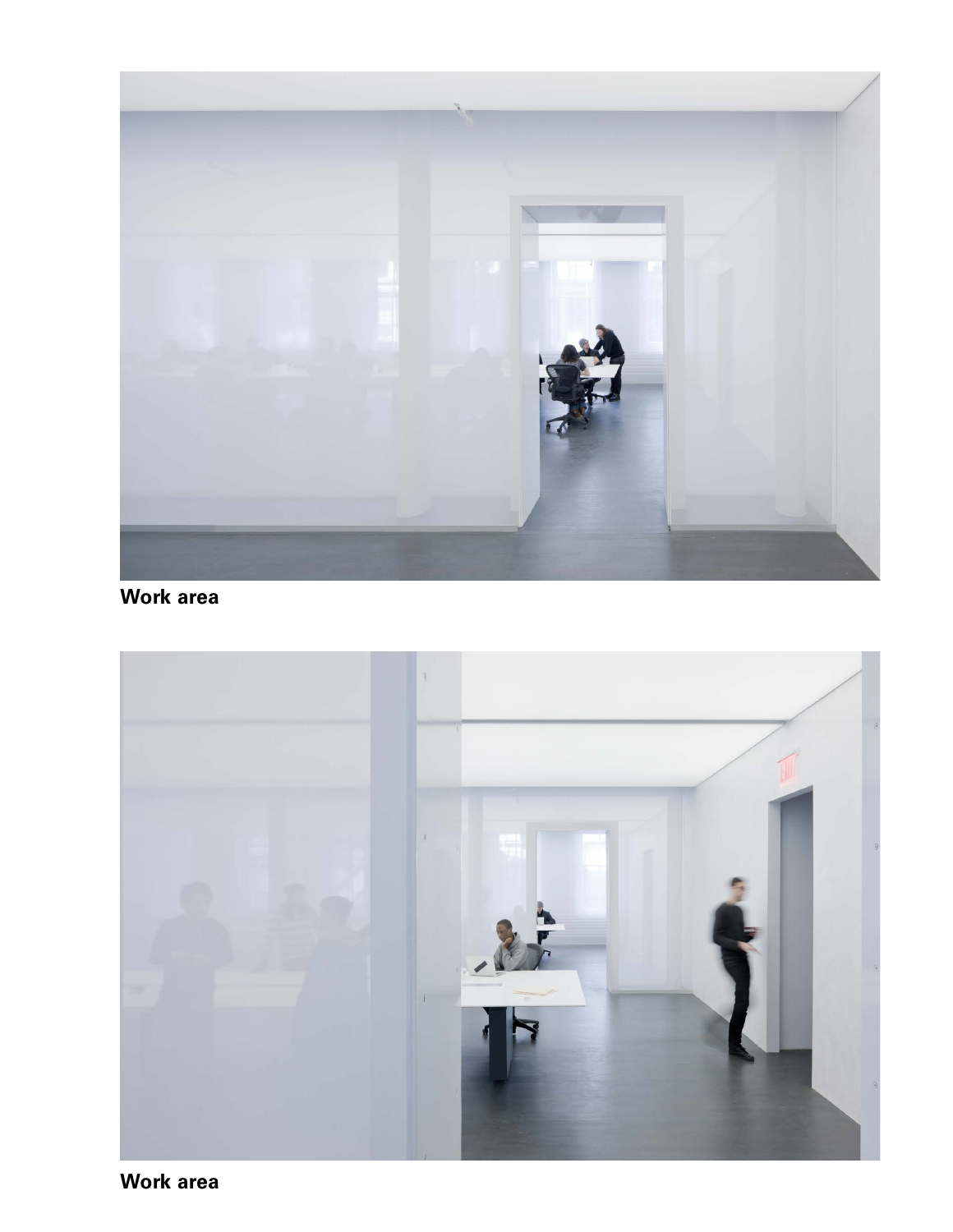

**Reception**



**Editing booth**